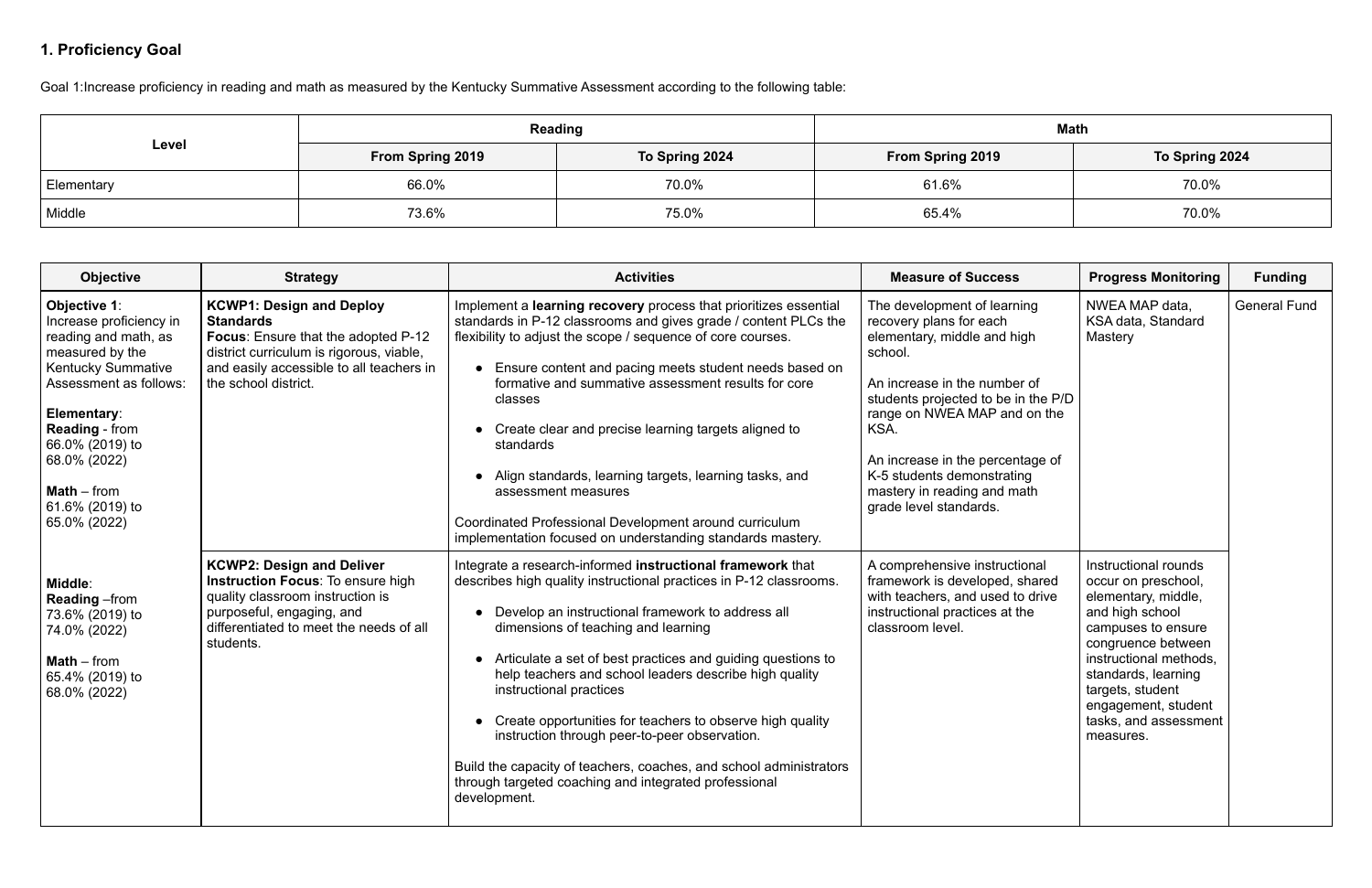| KCWP4: Review, analyze and apply<br>data<br><b>Focus:</b> To reflect on student<br>performance and use data to inform<br>adjustments to the district CSID and<br>PD needs of the district. | Integrate a <b>data management system</b> to measure learning<br>outcomes for students.<br>Conduct annual data review on Learning Recovery to measure<br>student academic growth, programmatic successes, and needed<br>adjustments to the district improvement plan.<br>Provide professional development to support staff with reviewing,<br>analyzing and applying data to measure student progress with<br>standards mastery within the core and recovery in the core so as to<br>design targeted instruction. | An end-of-year review and<br>analysis of the district CDIP is<br>completed to address<br>performance and necessary<br>adjustments based on data. | NWEA MAP data,<br>KSA data, Standard<br>Mastery |  |
|--------------------------------------------------------------------------------------------------------------------------------------------------------------------------------------------|-------------------------------------------------------------------------------------------------------------------------------------------------------------------------------------------------------------------------------------------------------------------------------------------------------------------------------------------------------------------------------------------------------------------------------------------------------------------------------------------------------------------|--------------------------------------------------------------------------------------------------------------------------------------------------|-------------------------------------------------|--|
|--------------------------------------------------------------------------------------------------------------------------------------------------------------------------------------------|-------------------------------------------------------------------------------------------------------------------------------------------------------------------------------------------------------------------------------------------------------------------------------------------------------------------------------------------------------------------------------------------------------------------------------------------------------------------------------------------------------------------|--------------------------------------------------------------------------------------------------------------------------------------------------|-------------------------------------------------|--|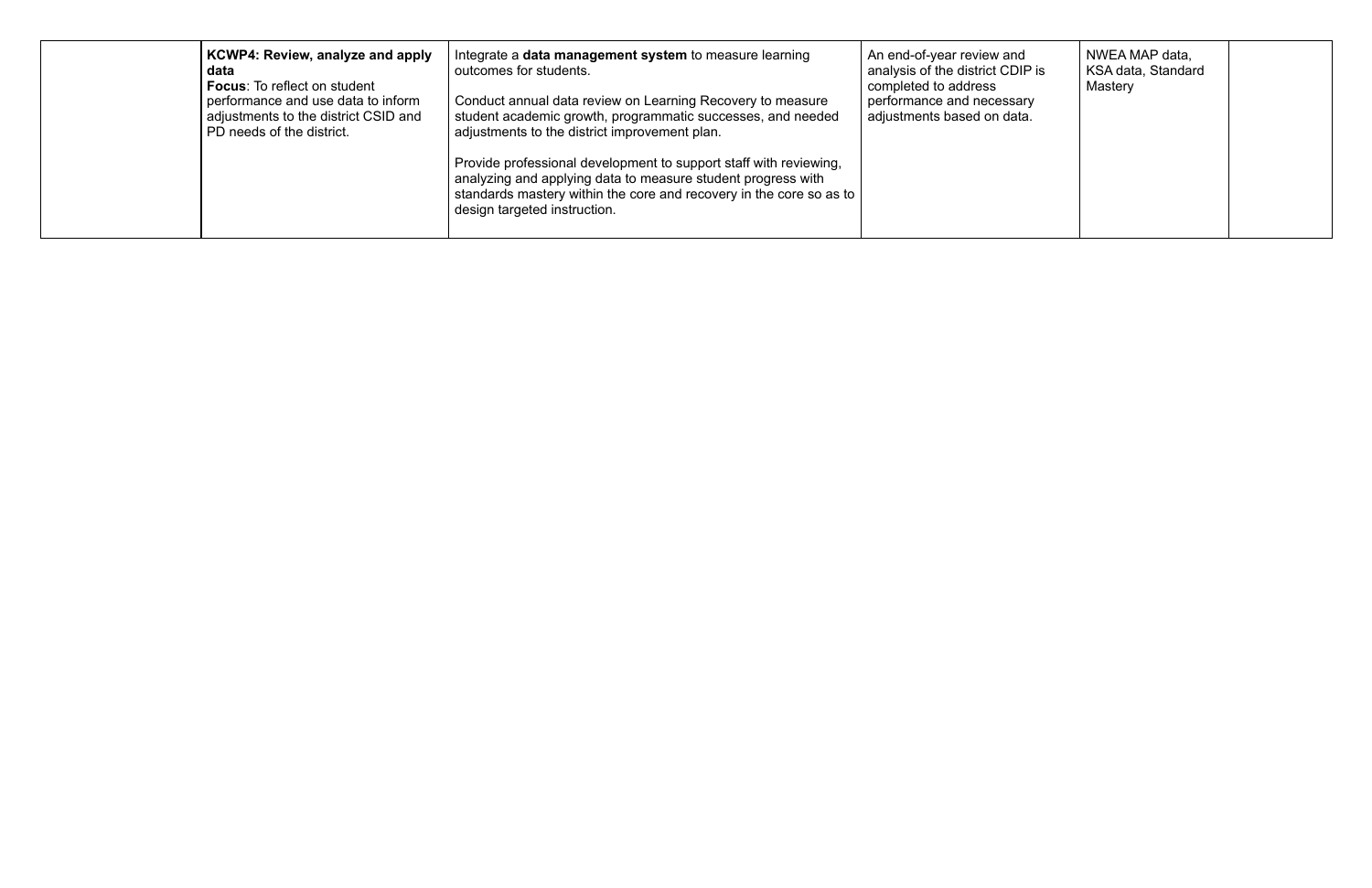# **2. Separate Academic Indicator**

Goal 2: Increase proficiency in writing and science, as measured by the Kentucky Summative Assessment according to the following table:

|             | Writing                 |                | <b>Science</b>   |                |
|-------------|-------------------------|----------------|------------------|----------------|
| Level       | <b>From Spring 2019</b> | To Spring 2024 | From Spring 2019 | To Spring 2024 |
| Elementary  | 60.7%                   | 78.8%          | 41.4%            | 45.0%          |
| Middle      | 39.4%                   | 51.7%          | 38.4%            | 43.0%          |
| High School | 64.9%                   | 73.4%          | N/A              | N/A            |

| <b>Objective</b>                                                                                                                                                            | <b>Strategy</b>                                                                                                                                                                                               | <b>Activities</b>                                                                                                                                                                                                                                              | <b>Measure of Success</b>                                                                                                                           | <b>Progress Monitoring</b>                                                                                                                  | <b>Funding</b>      |
|-----------------------------------------------------------------------------------------------------------------------------------------------------------------------------|---------------------------------------------------------------------------------------------------------------------------------------------------------------------------------------------------------------|----------------------------------------------------------------------------------------------------------------------------------------------------------------------------------------------------------------------------------------------------------------|-----------------------------------------------------------------------------------------------------------------------------------------------------|---------------------------------------------------------------------------------------------------------------------------------------------|---------------------|
| Objective 1:<br>Increase proficiency in<br>writing as measured by<br>the Kentucky Summative<br>Assessment as follows:<br>Elementary:<br>  Writing – from                    | <b>KCWP1: Design and Deploy</b><br><b>Standards</b><br><b>Focus:</b> Ensure that the adopted<br>P-12 curriculum's writing<br>components are rigorous and<br>properly aligned to the district<br>writing plan. | Update the district's writing plan to address the needs of all<br>students:<br>Ensure that quality formative assessment items (including<br>writing prompts and student exemplars) are available for<br>teachers.                                              | An increase in the number of<br>students scoring in the proficient<br>or distinguished range on the<br>Kentucky Summative Assessment<br>in writing. | Conduct a district-level<br>review of classroom<br>formative assessment<br>samples and measure<br>student performance<br>based on sampling. | <b>General Fund</b> |
| 60.7% (2019) to<br>62.5% (2022)<br>Middle:<br><b>Writing</b> – from<br>39.4% (2019) to<br>42.2% (2022)<br>High:<br><b>Writing</b> – from<br>63.2% (2019) to<br>64.9% (2022) | <b>KCWP3 -- Design and Deliver</b><br><b>Assessment Literacy</b><br><b>Focus:</b> Ensure the appropriate<br>assessment design is used that will<br>best evaluate the level of student<br>learning.            | Collect classroom formative assessment samples for<br>building-level calibration and professional learning.<br>Deliver professional learning on the use of scoring rubrics so<br>that formative assessments provide accurate evidence at<br>the desired level. |                                                                                                                                                     |                                                                                                                                             |                     |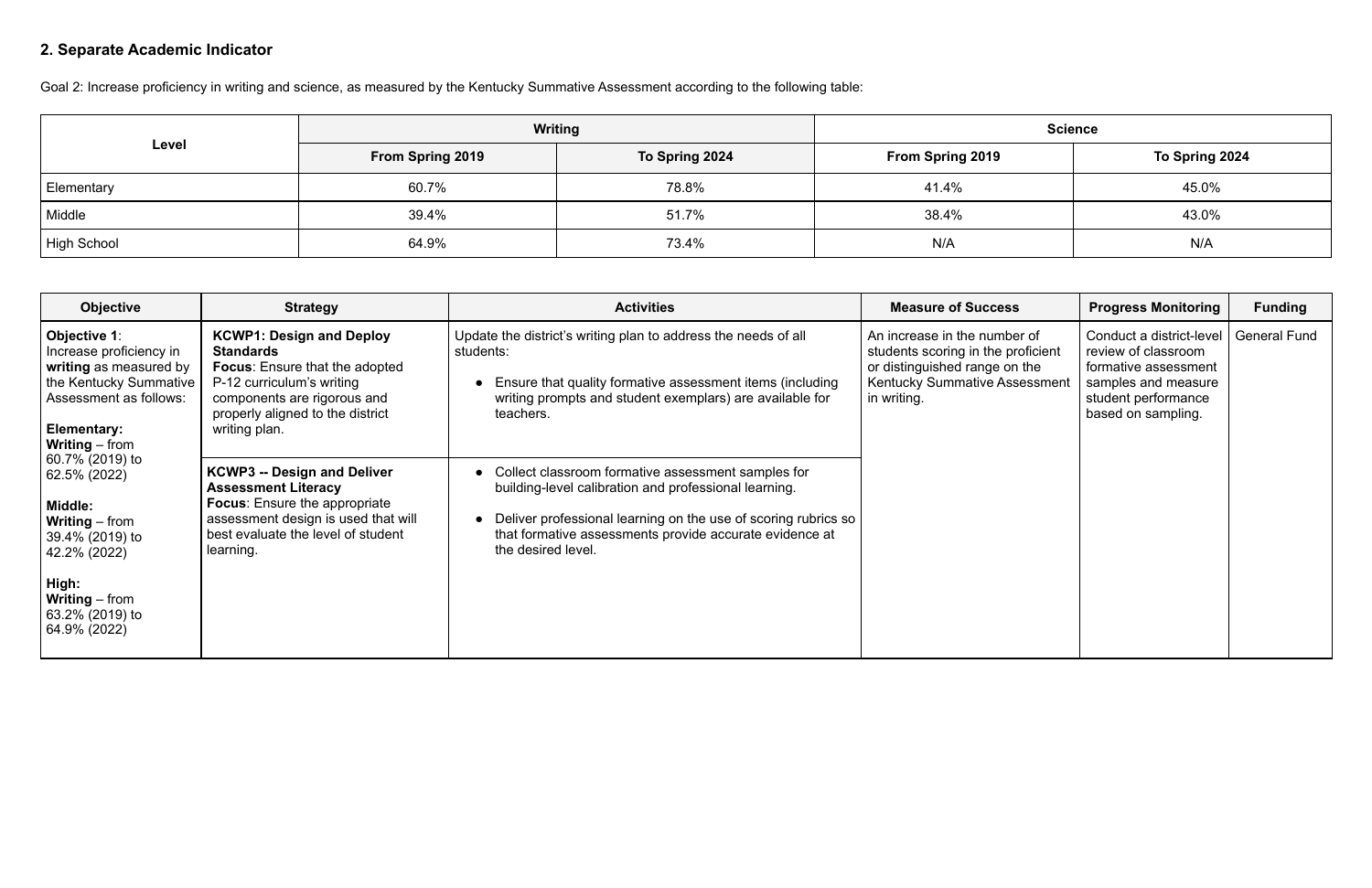# **2. Separate Academic Indicator**

Goal 2: Increase proficiency in writing and science, as measured by the Kentucky Summative Assessment according to the following table:

|             | Writing                 |                | <b>Science</b>          |                |
|-------------|-------------------------|----------------|-------------------------|----------------|
| Level       | <b>From Spring 2019</b> | To Spring 2024 | <b>From Spring 2019</b> | To Spring 2024 |
| Elementary  | 60.7%                   | 78.8%          | 41.4%                   | 45.0%          |
| Middle      | 39.4%                   | 51.7%          | 38.4%                   | 43.0%          |
| High School | 64.9%                   | 73.4%          | N/A                     | N/A            |

| <b>Objective</b>                                                                                                                     | <b>Strategy</b>                                                                                                                                                                                                | <b>Activities</b>                                                                                                                                                                                                                                                                             | <b>Measure of Success</b>                                                                                                                           | <b>Progress Monitoring</b>                                                                                                                  | <b>Funding</b>       |
|--------------------------------------------------------------------------------------------------------------------------------------|----------------------------------------------------------------------------------------------------------------------------------------------------------------------------------------------------------------|-----------------------------------------------------------------------------------------------------------------------------------------------------------------------------------------------------------------------------------------------------------------------------------------------|-----------------------------------------------------------------------------------------------------------------------------------------------------|---------------------------------------------------------------------------------------------------------------------------------------------|----------------------|
| Objective 2:<br>Increase proficiency in<br>science as measured by<br>the Kentucky Summative<br>Assessment as follows:<br>Elementary: | <b>KCWP1: Design and Deploy</b><br><b>Standards</b><br><b>Focus:</b> Ensure that the adopted P-12<br>curriculum in science is rigorous and<br>properly aligned to KAS in science.                              | Complete a review of the P-12 science curriculum to ensure that<br>the adopted curriculum addresses the needs of all students.<br>Deliver professional learning on the inquiry components of the KAS<br>in science to ensure alignment between curricular resources and<br>state assessments. | An increase in the number of<br>students scoring in the proficient<br>or distinguished range on the<br>Kentucky Summative Assessment<br>in science. | Conduct a district-level<br>review of classroom<br>formative assessment<br>samples and measure<br>student performance<br>based on sampling. | No Funding<br>Needed |
| Science - from<br>41.1% (2019) to<br>43.0% (2022)<br>Middle:<br>Science - from<br>38.4% (2019) to<br>40.5% (2022)                    | <b>KCWP2: Design and Deliver</b><br><b>Instruction</b><br><b>Focus:</b> Ensure that high quality<br>classroom instruction is purposeful,<br>engaging, and differentiated to meet<br>the needs of all students. | Deliver professional learning on differentiation in P-8 science<br>classrooms to ensure that classroom instruction meets the needs<br>of all learners.                                                                                                                                        |                                                                                                                                                     |                                                                                                                                             |                      |
| High:<br>Science - from<br>47.8% (2019) to<br>50.0% (2022)                                                                           | <b>KCWP3 -- Design and Deliver</b><br><b>Assessment Literacy</b><br><b>Focus:</b> Ensure that all science<br>assessments accurately measure both<br>content knowledge and inquiry skills.                      | Collect classroom formative assessment samples for building-level<br>calibration and professional learning.                                                                                                                                                                                   |                                                                                                                                                     |                                                                                                                                             |                      |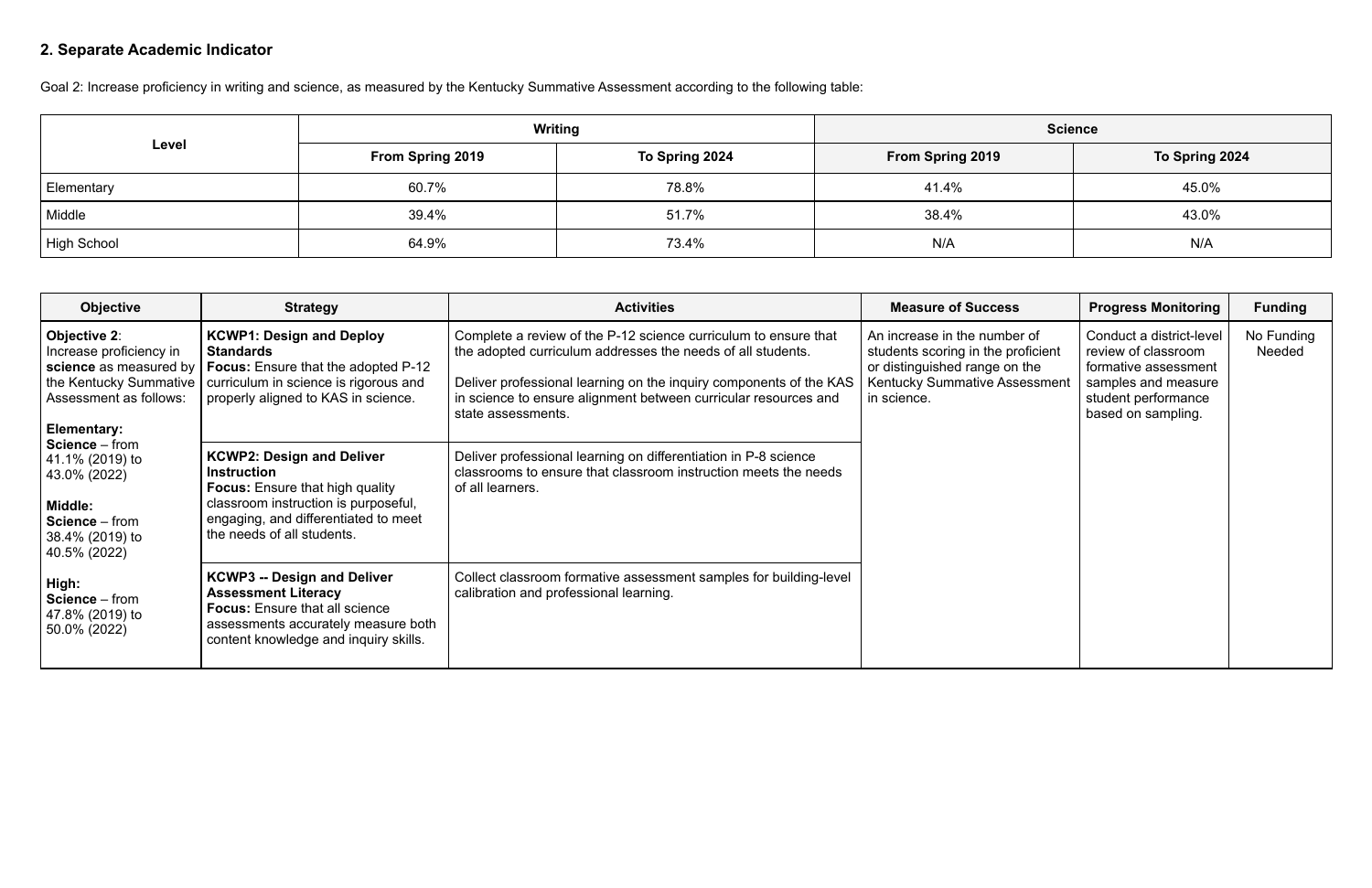## **3. Growth**

Goal 3: Increase the conditional school growth percentile for each elementary and middle school in reading and math to at least 50% by 2024 according to the NWEA MAP assessment.

| <b>Objective</b>                                                                                                                                                                                                            | <b>Strategy</b>                                                                                                                                                                                                                              | <b>Activities</b>                                                                                                                                                                                                                                 | <b>Measure of Success</b>                                                                                                                                                            | <b>Progress Monitoring</b>                                                                                                                    | <b>Funding</b>       |
|-----------------------------------------------------------------------------------------------------------------------------------------------------------------------------------------------------------------------------|----------------------------------------------------------------------------------------------------------------------------------------------------------------------------------------------------------------------------------------------|---------------------------------------------------------------------------------------------------------------------------------------------------------------------------------------------------------------------------------------------------|--------------------------------------------------------------------------------------------------------------------------------------------------------------------------------------|-----------------------------------------------------------------------------------------------------------------------------------------------|----------------------|
| Objective 1:<br>I Increase each K-8<br>school's growth<br>percentiles in reading<br>and math by a minimum<br>of 50% each year<br>through 2024 according<br>to Fall-Spring<br>Percentiles in NWEA<br>MAP with a goal of 60%. | <b>KCWP4: Review, Analyze and Apply</b><br><b>Data Results</b><br><b>Focus:</b> Create a district system to<br>ensure that school wide data is<br>collected, analyzed and being used to<br>improve school conditional growth<br>percentiles. | Analyze conditional growth percentiles by subgroup of students<br>across the district and within each elementary and middle school.<br>Analyze student NWEA MAP data to adjust goals and expectations<br>for students based on their performance. | Each elementary and middle<br>school will show a school<br>conditional growth percentile on<br>the NWEA MAP assessment in<br>reading and math of at least 50%<br>with a goal of 60%. | District and school<br>analysis of school<br>conditional growth<br>percentiles for:<br><b>Fall-Winter</b><br>Winter – Spring<br>Fall – Spring | No Funding<br>Needed |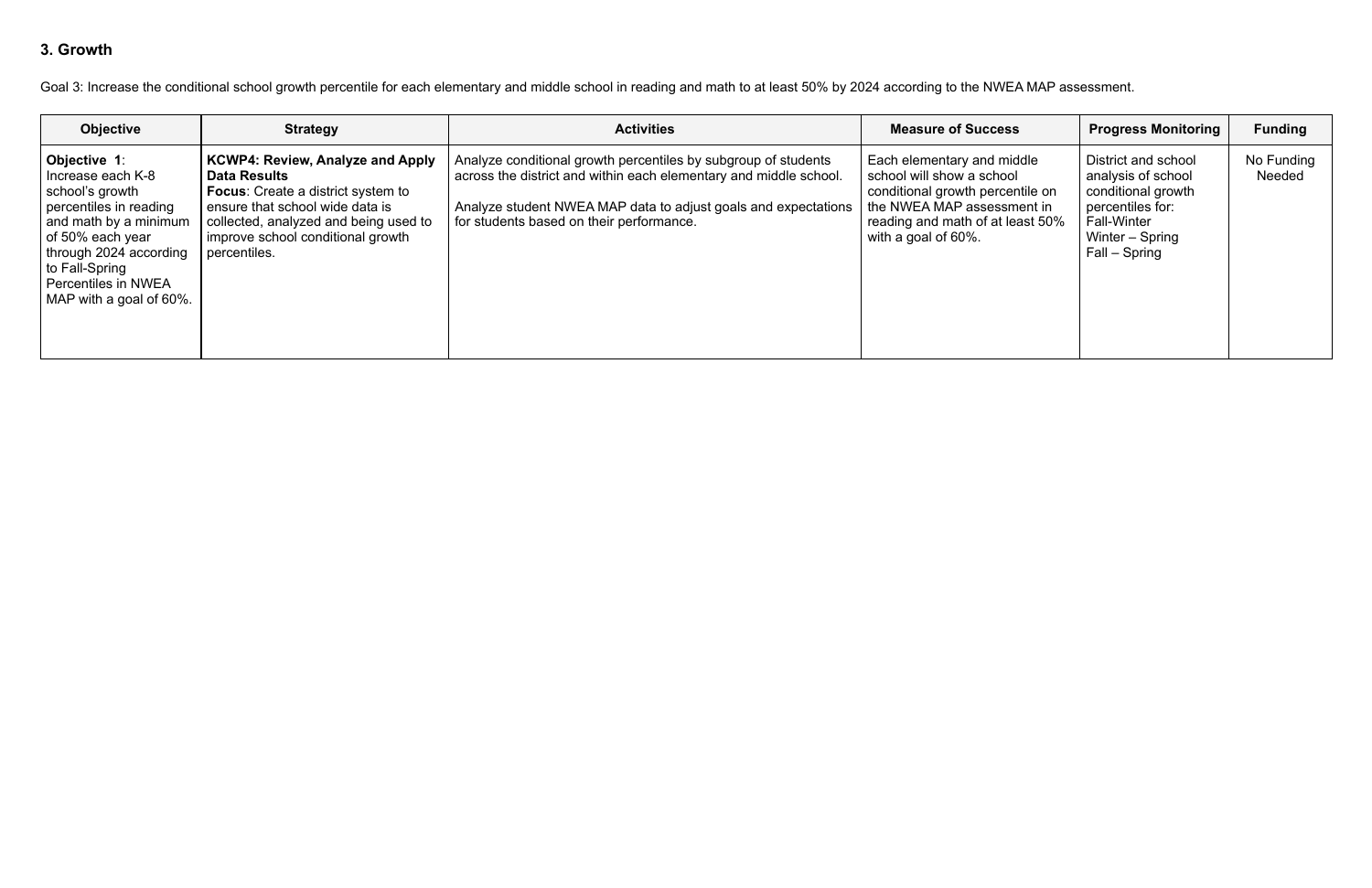# **4. Achievement Gap**

Goal 4: Increase proficiency through **novice reduction** in reading and math for students with disabilities by 2024 as measured by the Kentucky Summative Assessment as follows:

|             | Reading                 |                | <b>Math</b>      |                |
|-------------|-------------------------|----------------|------------------|----------------|
| Level       | <b>From Spring 2019</b> | To Spring 2024 | From Spring 2019 | To Spring 2024 |
| Elementary  | 36.2%                   | 29.7%          | 35.7%            | 25.3%          |
| Middle      | 34.1%                   | 31.9%          | 32.0%            | 25.2%          |
| High School | 43.2%                   | 38.1%          | 50.6%            | 45.5%          |

| <b>Objective</b>                                                                                                                                                                                                                                                                                                                                                      | <b>Strategy</b>                                                                                                                                                                                                                                                                                                 | <b>Activities</b>                                                                                                                                                                                                                                                                                                                                                                                                                                                                                                                                                                                           | <b>Measure of Success</b>                                                                                                                                                                                                                                                                                                                                                                                                  | <b>Progress Monitoring</b>                                                                                                                                             | <b>Funding</b>                           |
|-----------------------------------------------------------------------------------------------------------------------------------------------------------------------------------------------------------------------------------------------------------------------------------------------------------------------------------------------------------------------|-----------------------------------------------------------------------------------------------------------------------------------------------------------------------------------------------------------------------------------------------------------------------------------------------------------------|-------------------------------------------------------------------------------------------------------------------------------------------------------------------------------------------------------------------------------------------------------------------------------------------------------------------------------------------------------------------------------------------------------------------------------------------------------------------------------------------------------------------------------------------------------------------------------------------------------------|----------------------------------------------------------------------------------------------------------------------------------------------------------------------------------------------------------------------------------------------------------------------------------------------------------------------------------------------------------------------------------------------------------------------------|------------------------------------------------------------------------------------------------------------------------------------------------------------------------|------------------------------------------|
| Objective 1:<br>Increase proficiency<br>through Novice<br>Reduction - in reading<br>and math for students<br>with disabilities as<br>measured by the<br><b>Kentucky Summative</b><br>Assessment as follows:<br>(Novice Reduction Data)<br>Elementary:<br><b>Reading</b> – from<br>36.2% (2019) to<br>32.9% (2022)<br>$Math – from$<br>35.7% (2019) to<br>30.5% (2022) | <b>KCWP2: Design and Deliver</b><br><b>Instruction</b><br><b>Focus:</b> Ensure that processes and<br>systems, such as Co-Teaching, are in<br>place to support standard aligned Tier<br>1 instruction and assessments are<br>implemented with students' cultural,<br>social, and developmental needs in<br>mind. | Ensure teachers are provided with on-going, job embedded<br>professional learning focused on literacy, math and co-teaching to<br>improve learning outcomes for students with disabilities.<br>Ensure co-teaching teams have co- planning opportunities so that<br>teaching teams can effectively design instruction to respond to the<br>needs of students with disabilities.<br>Ensure that students with disabilities have access to grade level<br>content to the maximum extent appropriate with their non-disabled<br>peers, including formative and summative assessments of grade<br>level content. | Classroom observations reveal an<br>understanding and compliance<br>with expectations as related to:<br>• Student growth data<br>including NWEA MAP,<br>DRA, common grade level<br>assessments.<br>• co-teaching plans<br>• walkthrough observations<br>Master schedule reveals<br>co-planning opportunities<br><b>Planning Structures</b><br>IEP reviews, Master Schedules,<br><b>Classroom Observations.</b><br>Protocol | <b>District Quality</b><br><b>Assurances and Site</b><br><b>Visit Review</b><br>Check-in meetings<br>twice per year<br>NWEA MAP data,<br>KSA data, Standard<br>Mastery | <b>General Fund</b><br><b>IDEA Funds</b> |
| Middle:<br><b>Reading</b> – from<br>34.1% (2019) to<br>33.0% (2022)<br>Math - from<br>32.0% (2019) to<br>28.4% (2022)<br>High:<br><b>Reading</b> – from<br>43.2% (2019) to                                                                                                                                                                                            | KCWP3: Review, Analyze and Apply<br><b>Data Results</b><br><b>Focus:</b> Create a district system to<br>ensure that school wide data is<br>collected, analyzed and being used to<br>improve students with disabilities<br>performance.                                                                          | Analyze student data from various district and state assessments<br>to assist schools in making adjustments or changes necessary for<br>increased student performance with Students with Disabilities.                                                                                                                                                                                                                                                                                                                                                                                                      | A decrease in the number of<br>students with disabilities scoring in<br>the novice range on the Kentucky<br>Summative Assessment in<br>reading and math.                                                                                                                                                                                                                                                                   |                                                                                                                                                                        |                                          |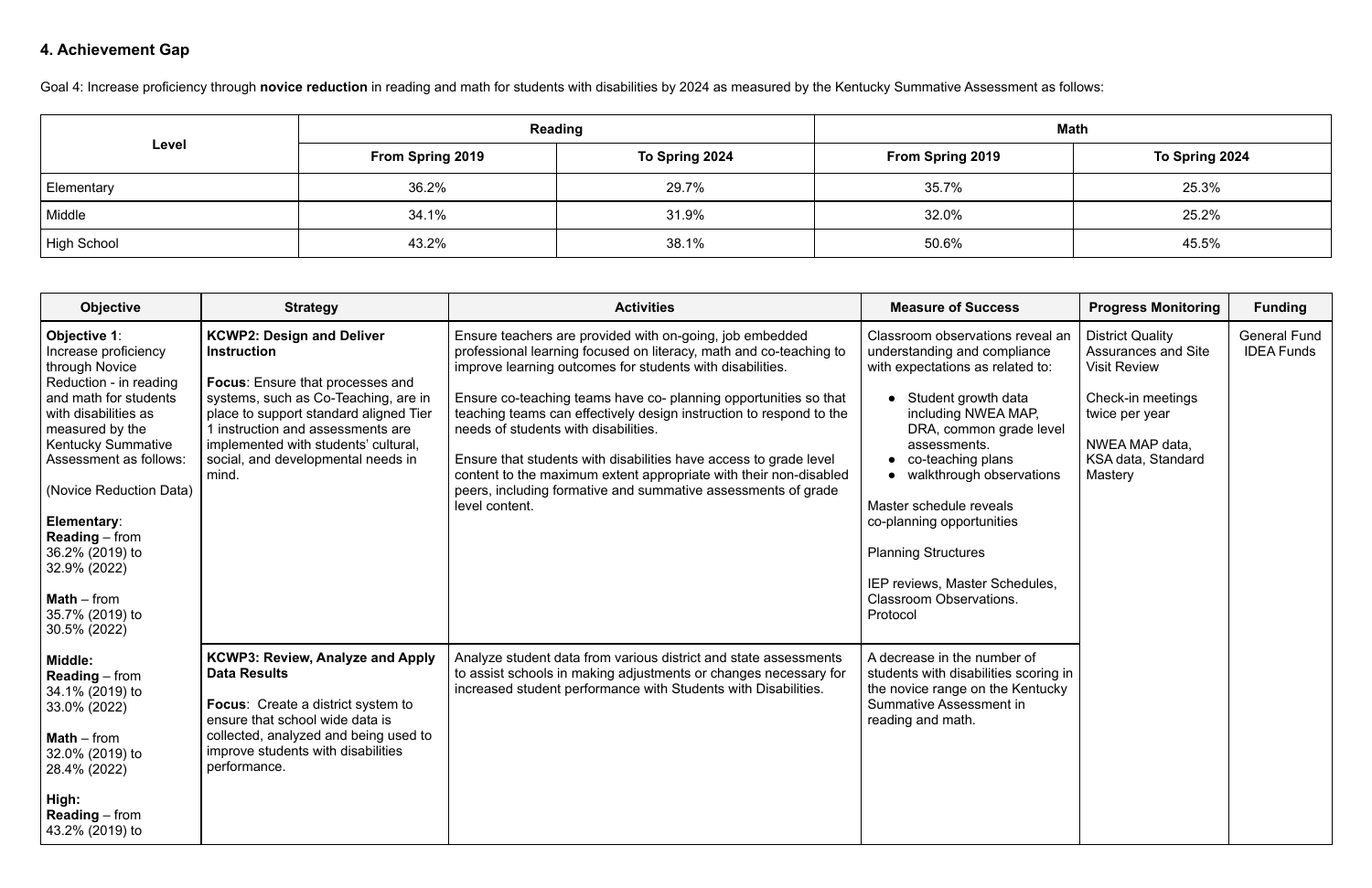| $ 40.7\% (2022) $                                                |  |  |
|------------------------------------------------------------------|--|--|
| $\vert$ Math – from<br>$  50.6\% (2019)$ to<br>$ 48.0\% (2022) $ |  |  |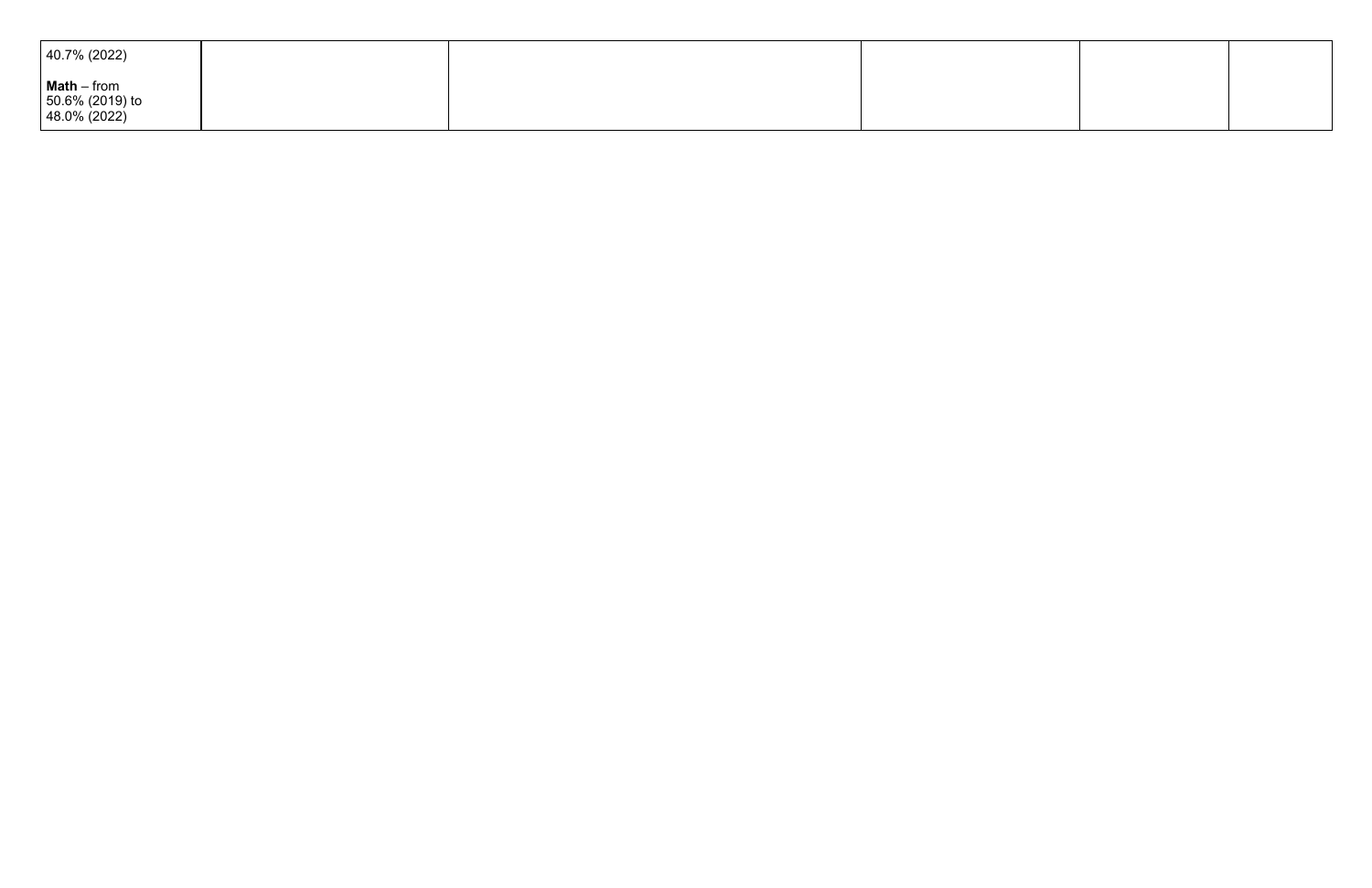## **5. Transition Readiness**

Goal 5: Increase the percentage of students who graduate Transition Ready, as measured by the Kentucky Accountability System from 75.3% to 80% by 2024.

| <b>Objective</b>                                                                                                                                                                                                                                                                                                                                                                                                                                                                                            | <b>Strategy</b>                                                                                                                                                                                                                                                                                                                                                                   | <b>Activities</b>                                                                                                                                                                                                                                                                                                                                                                                                                                                                                                                                                                                                                                                                                                    | <b>Measure of Success</b>                                                                                            | <b>Progress Monitoring</b>                                                   | <b>Funding</b>          |
|-------------------------------------------------------------------------------------------------------------------------------------------------------------------------------------------------------------------------------------------------------------------------------------------------------------------------------------------------------------------------------------------------------------------------------------------------------------------------------------------------------------|-----------------------------------------------------------------------------------------------------------------------------------------------------------------------------------------------------------------------------------------------------------------------------------------------------------------------------------------------------------------------------------|----------------------------------------------------------------------------------------------------------------------------------------------------------------------------------------------------------------------------------------------------------------------------------------------------------------------------------------------------------------------------------------------------------------------------------------------------------------------------------------------------------------------------------------------------------------------------------------------------------------------------------------------------------------------------------------------------------------------|----------------------------------------------------------------------------------------------------------------------|------------------------------------------------------------------------------|-------------------------|
| Objective 1:<br>To increase the<br>percentage of African<br>American, Hispanic,<br><b>Disabled and English</b><br>Language Learner+<br>graduates who are<br>transition ready as<br>follows:<br><b>African American</b><br><b>Students</b><br>Transition Ready -<br>From<br>48.1% (2019) to<br>51.8% (2022)<br><b>Hispanic Students</b><br>Transition Ready -<br><b>From</b><br>46.2% (2019) to<br>49.9% (2022)<br><b>Disabled Students</b><br>Transition Ready -<br>From<br>19.7% (2019) to<br>23.4% (2022) | <b>KCWP: Establishing Learning</b><br><b>Culture and Environment</b><br><b>Focus:</b> Ensure the district and schools<br>prioritize their commitment to equitable<br>access to a meaningful and rigorous<br>academic curriculum that is respectful<br>to diverse learners, helps develop their<br>character, and helps them be<br>successful in terms of transition<br>readiness. | Beginning in 8th grade, create a system/protocol to monitor the<br>progress and effectiveness of all program opportunities within each<br>high school, including the Arvin Education Center, to ensure<br>students from underperforming demographics in the area of<br><b>Transition Readiness:</b><br>• have opportunities to demonstrate transition readiness in<br>various ways<br>are counseled in opportunities beginning in middle school<br>have their progress monitoring and receive feedback on<br>$\bullet$<br>course opportunities aligned with transition readiness<br>are provided appropriate counseling and support within the<br>opportunity / pathway taken to demonstrate transition<br>readiness | Increase the percentage of<br>students from underperforming<br>demographics who graduate<br><b>Transition Ready.</b> | <b>District Quality</b><br><b>Assurances and Site</b><br><b>Visit Review</b> | No Funding<br>Necessary |

| iS                      | <b>Progress Monitoring</b>                                            | <b>Funding</b>          |
|-------------------------|-----------------------------------------------------------------------|-------------------------|
| of (<br>orming<br>luate | <b>District Quality</b><br>Assurances and Site<br><b>Visit Review</b> | No Funding<br>Necessary |
|                         |                                                                       |                         |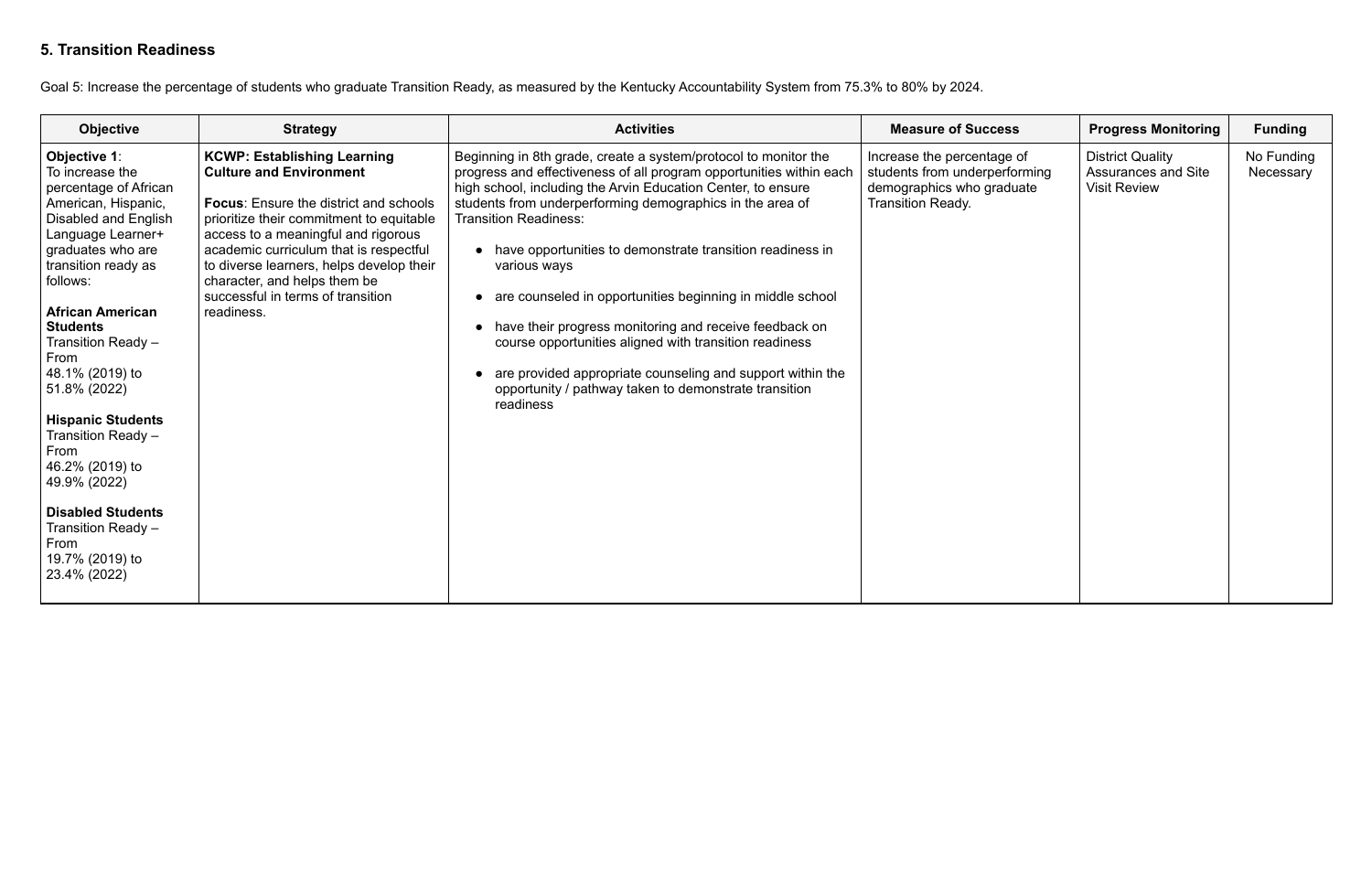## **6. Graduation Rate**

Goal 6: Increase the graduation rate for all students from 96.1 (2019) to 97.5% (2024), as measured by Kentucky's Accountability System (4/5 year average cohort rate).

| <b>Objective</b>                                                                                                                                                                                                                                                                                                                                                                                                                                | <b>Strategy</b>                                                                                                                                                                                                                                                                                                                                                                                                                           | <b>Activities</b>                                                                                                                                                                                                                                                                                                                                                                                                                                                                                                         | <b>Measure of Success</b>                                                                                                                                                                                                                                                                                                                                                | <b>Progress Monitoring</b>                                                   | <b>Funding</b>          |
|-------------------------------------------------------------------------------------------------------------------------------------------------------------------------------------------------------------------------------------------------------------------------------------------------------------------------------------------------------------------------------------------------------------------------------------------------|-------------------------------------------------------------------------------------------------------------------------------------------------------------------------------------------------------------------------------------------------------------------------------------------------------------------------------------------------------------------------------------------------------------------------------------------|---------------------------------------------------------------------------------------------------------------------------------------------------------------------------------------------------------------------------------------------------------------------------------------------------------------------------------------------------------------------------------------------------------------------------------------------------------------------------------------------------------------------------|--------------------------------------------------------------------------------------------------------------------------------------------------------------------------------------------------------------------------------------------------------------------------------------------------------------------------------------------------------------------------|------------------------------------------------------------------------------|-------------------------|
| Objective 1:<br>To increase the<br>graduation rate of<br><b>African American</b><br>students and disabled<br>students by 2021 as<br>follows:<br><b>African American</b><br><b>Students</b><br><b>Graduation Rate - From</b><br>86.7% (2019) to<br>90.9% (2022)<br><b>Disabled Students</b><br><b>Graduation Rate - From</b><br>82.0% (2019) to<br>84.0% (2022)<br>Objective 2:<br>To increase the<br>graduation rate of "ALL"<br>students from: | <b>KCWP: Establishing Learning</b><br><b>Culture and Environment</b><br><b>Focus:</b> Ensure the district and schools<br>prioritize their commitment to equitable<br>access to a meaningful and rigorous<br>academic curriculum that is respectful<br>of diverse learners, helps develop their<br>character and helps them to be<br>successful in terms of graduation.<br><b>KCWP: Design, Align, Deliver</b><br><b>Support Processes</b> | Increase the options, pathways to graduation, and opportunities for<br>Oldham County Students to graduate and enter a post-secondary<br>setting.<br>Ensure that school counselors receive support and guidance in<br>student advising and scheduling using the various pathways to<br>graduation, approved by KDE, designed to assist students in<br>meeting graduation requirements.<br>Ensure that schools implement a systematic process for academic<br>planning, schedule review/creation, and mentoring so that all | Each middle and high school in<br>the district identifies and publishes<br>a list of programs, options, and<br>alternatives that are shared with<br>all stakeholders.<br>Schools can articulate a specific<br>plan for outreach to<br>underperforming populations in<br>their quest to improve graduation<br>rates with these students.<br>Increased graduation rate for | <b>District Quality</b><br><b>Assurances and Site</b><br><b>Visit Review</b> | No Funding<br>Necessary |
|                                                                                                                                                                                                                                                                                                                                                                                                                                                 | <b>Focus:</b> Ensure schools and district<br>measure the effectiveness of current<br>programs and initiatives implemented.                                                                                                                                                                                                                                                                                                                | students are supported in reaching graduation goals and<br>responding to non-academic data when necessary.<br>Ensure that Early-Warning Reports, grades, Check and Connect,<br>and Chronic Absentee Focus systems are up and running and<br>utilized to support students who are at risk of not graduating.                                                                                                                                                                                                               | students from these demographics<br>System is articulated and<br>monitored on a regular basis at<br>the school and district levels.                                                                                                                                                                                                                                      |                                                                              |                         |
| 96.7% (2019) to<br>97.1% (2022)                                                                                                                                                                                                                                                                                                                                                                                                                 |                                                                                                                                                                                                                                                                                                                                                                                                                                           |                                                                                                                                                                                                                                                                                                                                                                                                                                                                                                                           |                                                                                                                                                                                                                                                                                                                                                                          |                                                                              |                         |

| S;                                                  | <b>Progress Monitoring</b>                                                   | <b>Funding</b>          |
|-----------------------------------------------------|------------------------------------------------------------------------------|-------------------------|
| chool in<br>publishes<br>ns, and<br><b>red</b> with | <b>District Quality</b><br><b>Assurances and Site</b><br><b>Visit Review</b> | No Funding<br>Necessary |
| specific                                            |                                                                              |                         |
| tions in<br>raduation<br>S.                         |                                                                              |                         |
| te for<br>nographics                                |                                                                              |                         |
| d<br>pasis at<br>vels.                              |                                                                              |                         |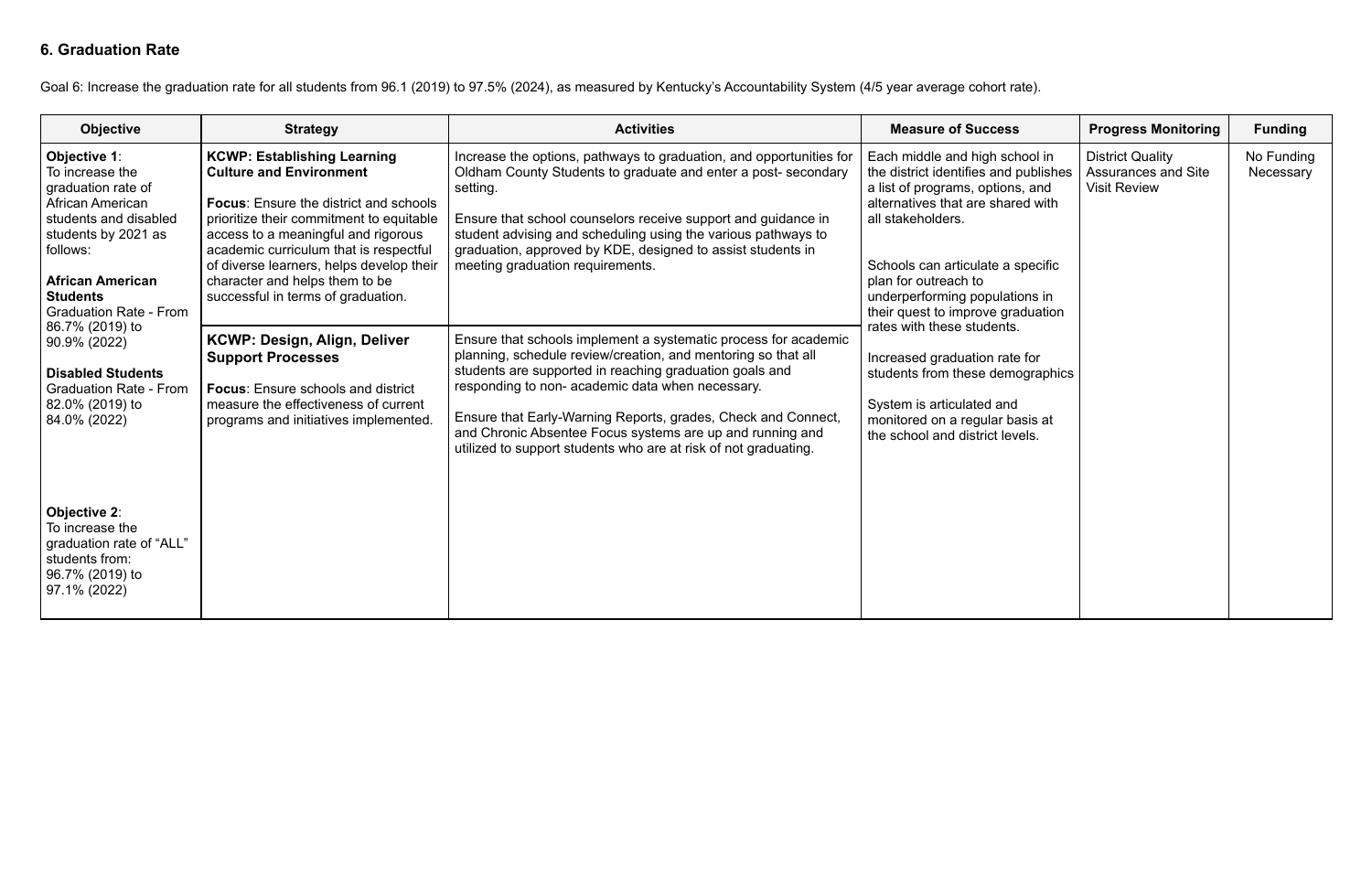## **7. Other (MTSS / SEL / MH)**

Goal 7: To implement a system of behavior and mental health supports to address the social-emotional and mental health needs of the school community.

| <b>Objective</b>                                                                                                                                                                                                                                                                                                                                                                                                               | <b>Strategy</b>                                                                                                                                                                                             | <b>Activities</b>                                                                                                                                                                                                                                                                                                                                  | <b>Measure of Success</b>                                                                                                        | <b>Progress Monitoring</b>                                                               | <b>Funding</b>       |
|--------------------------------------------------------------------------------------------------------------------------------------------------------------------------------------------------------------------------------------------------------------------------------------------------------------------------------------------------------------------------------------------------------------------------------|-------------------------------------------------------------------------------------------------------------------------------------------------------------------------------------------------------------|----------------------------------------------------------------------------------------------------------------------------------------------------------------------------------------------------------------------------------------------------------------------------------------------------------------------------------------------------|----------------------------------------------------------------------------------------------------------------------------------|------------------------------------------------------------------------------------------|----------------------|
| Objective 1:<br><b>Signs of Suicide Student</b><br><b>Reporting Data</b><br>Students reporting<br>$\bullet$<br>current suicidal ideation<br>○ 78 middle school<br>46 high school<br>$\circ$                                                                                                                                                                                                                                    | <b>KCWP2: Design and Deliver</b><br><b>Instruction</b><br><b>Focus: Provide coordinated</b><br>experiences to students<br>preschool through high school to<br>support their social-emotional<br>development | Schools will deliver instruction to support student social-emotional<br>and mental health (Preschool through High School)<br><b>SEL curriculum</b><br>Staff training<br>Supplemental activities via school counseling program                                                                                                                      | Students and staff report a<br>decrease in concerns about<br>student mental health                                               | Staff and student<br>surveys                                                             | <b>ESSERS</b>        |
| Students reporting<br>$\bullet$<br>recent suicidal ideation<br>130 middle school<br>$\circ$<br>132 high school<br>$\circ$                                                                                                                                                                                                                                                                                                      |                                                                                                                                                                                                             | Promote the integration of social-emotional learning into classroom<br>instruction:<br>Professional development around strategies to integrate<br>social-emotional supports within instructional design and<br>delivery                                                                                                                            | Students and staff report a<br>decrease in concerns about<br>student mental health                                               | Staff and student<br>surveys                                                             | No Funding<br>Needed |
| Reports of student concern<br>(Fall 2021)<br>Internalizing behaviors<br>$\bullet$<br>$\circ$ 1076 incidents<br>47.3% of contacts<br><b>Externalizing behaviors</b><br>$\bullet$<br>973 incidents<br>42.8% of contacts<br>Violence<br>60 incidents<br>2.6% of contacts<br>Self-Harm/Suicidal Ideation<br>406 incidents<br>o 17.8% of contacts<br>Other crises<br>$\bullet$<br>$\circ$ 141 incidents<br>$\circ$ 6.2% of contacts | KCWP5: Design, Align and<br><b>Deliver Support</b><br>Focus: Implementation of a<br>school/district wide plan for<br>tiered intervention and services<br>for social-emotional and mental<br>health          | The district/school will develop Trauma Teams at each school and<br>at the district level to facilitate the integration of trauma informed<br>practices in all schools.<br>School level plans for implementing a trauma informed<br>approach<br>Professional development for all staff in strategies of a<br>$\bullet$<br>trauma informed approach | Students and staff report a<br>decrease in concerns about<br>student mental health                                               | Quarterly school reports<br>Annual self-assessment<br>using a district defined<br>rubric | No Funding<br>Needed |
| <b>Objective 2:</b><br><b>Signs of Suicide Student</b><br><b>Reporting Data</b><br><b>Students reporting</b><br>$\bullet$<br>current suicidal ideation                                                                                                                                                                                                                                                                         |                                                                                                                                                                                                             | Schools will develop an evidence-based practices grid that outlines<br>interventions used within the school plan that support the<br>social-emotional and mental health of students<br>Including trauma informed strategies<br>Integration of a variety of evidence-based strategies                                                               | Individual student plans<br>demonstrate successful<br>implementation of strategies<br>that positively impact student<br>outcomes | <b>ASA Rubric</b><br>School developed EBP<br>grid                                        | No Funding<br>Needed |